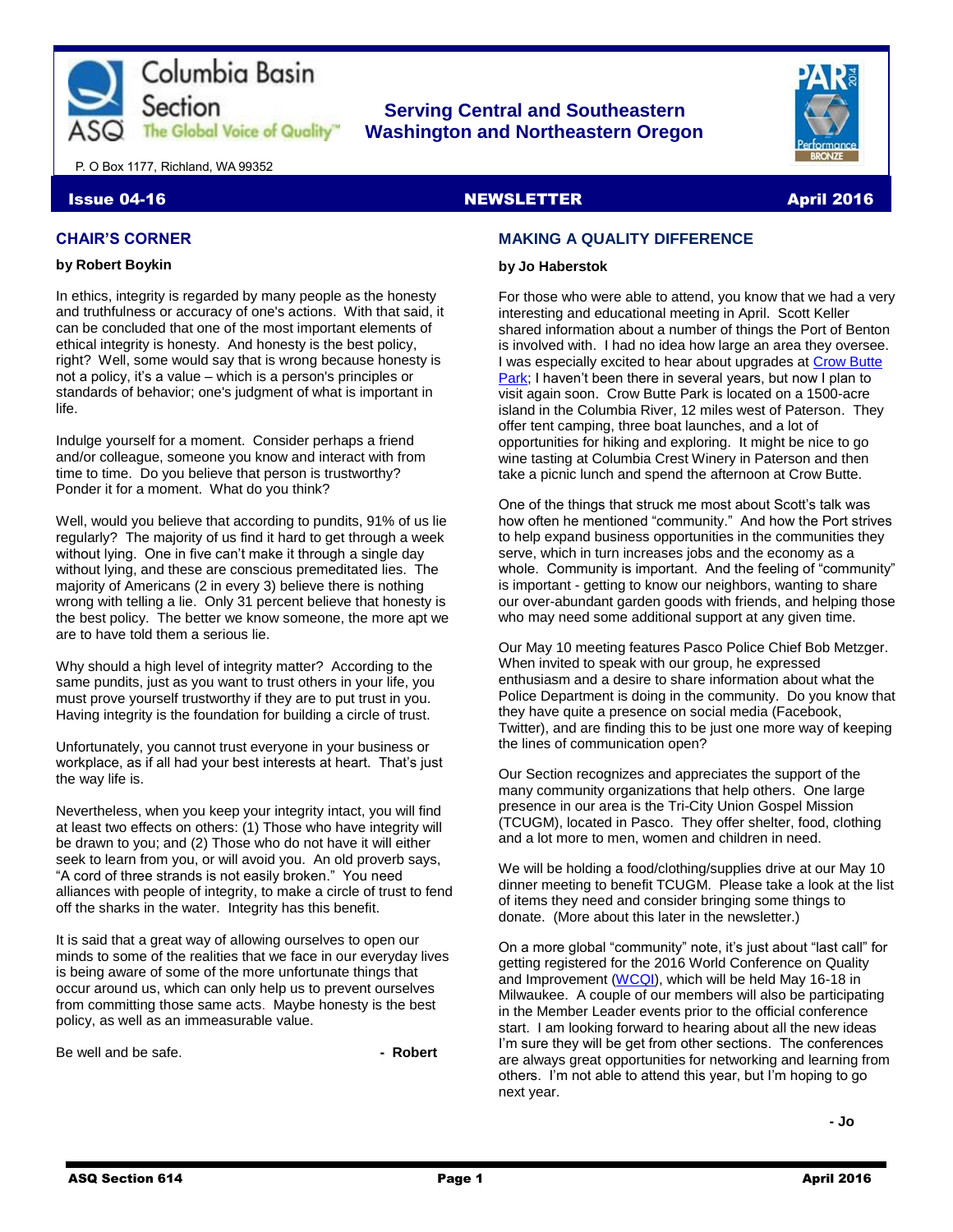

 **May 10, 2016 The Global Voice of Quality" American Society for Quality Columbia Basin Section 0614**



#### **Tuesday May 10, 2016**

## **LOCATION:**

Columbia River Catering Shilo Inn 50 Comstock Richland, Washington

5:30 p.m. - Check in/Networking (no host cocktail service)

6:00 p.m. - Buffet Dinner

6:45 p.m. - Presentation

## **DINNER BUFFET MENU:**

The Chef and crew at Columbia River Catering always provide a fine and varied buffet dinner for us at the Shilo Inn. The buffet usually includes two entree choices, plus accompanying vegetable, a number of tasty salads, and a vegetable and/or fruit tray.

Your choice of coffee, tea or decaf is included with dinner. And don't forget to save room for dessert!

## **Cost:**

\$20 ASQ members \$25 non members \$5 presentation only

Reservations are due May 5. E-mail [Panda\\_2@charter.net](mailto:Panda_2@charter.net) with your name, phone number, and company affiliation, or call Alvin at (509) 371-2221.

**Note:** All no shows will be billed unless cancelled 48 hours in advance.

For more information about our ASQ section and other upcoming events, go to [www.asq614.org/](http://www.asq614.org/)

# **Pasco Police Department: Passion, Pride and Service**



# **Chief Bob Metzger Pasco Police Department**

The City of Pasco is a diverse community of nearly 70,000 served by a police department consisting of a budgeted staff of 76 commissioned officers. Over the last couple of decades the department's mission of providing community oriented policing services has resulted in many positive developments, most notably a significant reduction in crime – from 158 crimes per thousand to the current 27 crimes per thousand, to rank Pasco as one of the safer cities in the state.

Events in 2015 caused some to question the department, how it relates to the community and how the police carry out their mission. In response, the department has been actively seeking ways to better serve the Pasco community. Much of what the department does is based on "best practices" which include: The President's Task Force on 21st Century Policing; review of practices of other police agencies; professional training of staff; and more.

In addition, the department has or is in the process of implementing several initiatives, some of which include:

- Expanding Crisis Intervention Training to more officers
- Obtaining state accreditation
- Implementing social media sites (Facebook and Twitter) to help improve communication with the community, and launching Spanish language versions
- Adopting additional review criteria to aid in the examination of force and the training of officers

Join us on May 10 to learn more about the Pasco Police Department, ensuring public safety and law enforcement, dealing with public concerns and perceptions, and more.

*About the speaker: Bob Metzger became the Chief of Police in October 2011. Prior to this, he was a police chief for over 20 years in departments in Michigan and Ohio. He also previously served as a patrol officer, detective, hostage negotiator, SWAT team leader, and patrol shift supervisor. Chief Metzger completed a Masters Degree in Criminal Justice Management and*  has written several articles about police management for national publications. He is a graduate *of the 180th session of the Federal Bureau of Investigations National Academy in Quantico, Virginia, and the 24th session of the Northwestern University School of Police Staff and Command in Evanston, Illinois.*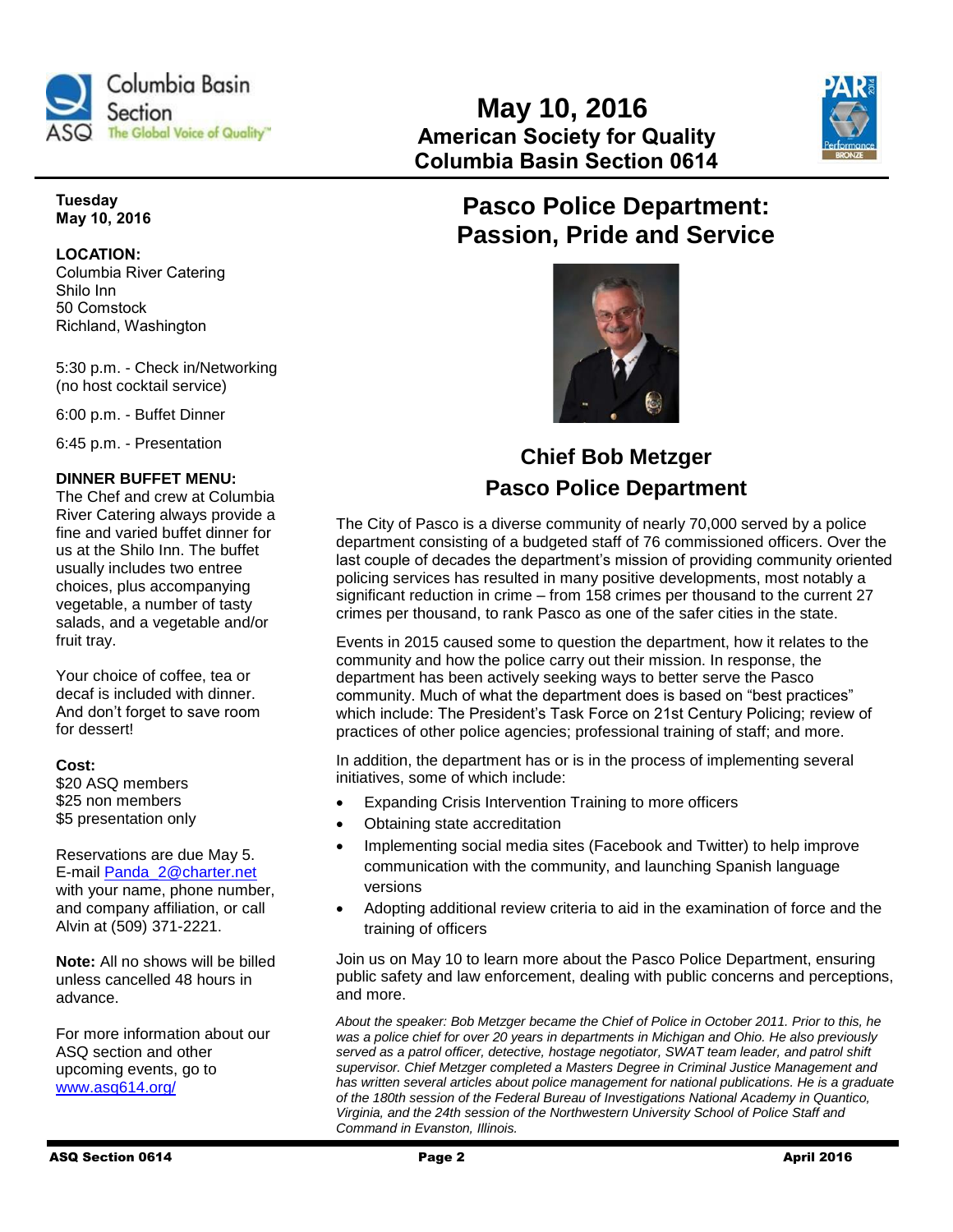## **WHO WILL** *YOU* **BRING TO THE MAY MEETING?**

#### **by Jo Haberstok**

I'm excited about our May 10 dinner meeting, with the Chief of the Pasco Police Department, Bob Metzger, as guest speaker. The Police Department has been doing a number of things to try to become more actively involved in the community and to engage others in meaningful conversations about safety and related issues.

So, who will *you* be inviting to join you for this meeting? This might be a good time to invite your spouse or other family members and friends to attend.

Remember, for every guest (non-member) you invite who makes a reservation in advance and attends the dinner meeting, your name will be entered into a drawing for a Starbucks gift card. That means if have one guest, you'll get one entry, but if you sign up 10 guests … you'll increase your odds of winning the gift card!

Reservations for the meeting are due by May 5. Just be sure that when your guests RSVP (or if you sign them up when making your reservation), that it's noted they are attending as your guest or referred by you), so you will get the entry(ies).

Added bonus: We plan to hold a similar prize drawing at each dinner meeting in 2016. Then at the end of the year (probably at the November dinner meeting), we will have a drawing from the names of all current members who brought one or more guests during the year, and one lucky member will win an even bigger prize!

## **0614 HOW MANY NEW MEMBERS HAVE YOU RECRUITED?**

## **Deadline is September 15**

#### **by Jo Haberstok**

With a prize like this, I hope you are talking to all of your co-workers, friends and family members about joining ASQ.

This is your chance to be eligible for the following:

**The winner will receive his or her next annual ASQ membership renewal for free - a prize valued at up to \$159!**

This challenge is open to all ASQ Section 0614 members in good standing.

All you need to do is recruit the most NEW ASQ full national members including a 0614 section membership between now and September 15, 2016.

The full details and rules regarding the challenge are included at the end of this newsletter.

If you are currently attending our section meetings and site visits, you already know that we have a bunch of really great folks in our section and offer knowledgeable speakers and educational site visits. If you enjoy discounts on section events as well as on ASQ conferences, training, books, certifications … then be sure to invite others to join, too.

## **FREE ASQ MEMBER GIFT**

The **April ASQ (free) Member Gifts** include eBooks, a template, an exclusive webcast, and lots of great resources to help better understand organizational processes and systems and to help drive improvements. The Systemic Process Improvement Bundle includes:

- Intro to TOC from The Logical Thinking Process (PDF)
- Managing External Supplier Quality Webcast (WebEx)
- Mapping Work Processes eBook, First Edition (PDF)
- Flowchart Template (Excel)

Access your free gift[s here.](http://asq.org/membership/members/gift/?utm_content=&utm_source=email&utm_medium=email&utm_campaign=marketing_engagement_bg040116_aprilmembergift&SSOForce=Y)

## **WHAT KIND OF TRAINING WOULD YOU LIKE OUR SECTION TO OFFER?**

Our section wants to meet our members' needs. We try to do this as much as possible by offering a variety of speakers and topics at our monthly dinner meetings as well as offering one or two site visits each year. We have also brought in training courses, based on needs expressed by our members. The most notable of these in recent years has been offering several sessions of the Software Quality Engineering (SQE) training class.

Is there a specific topic that you would like to get training in? If there is enough interest in a topic, we will do our best to try to provide a workshop or other training. At the national level, ASQ offers many different courses, and there is sometimes a group discount if an organization wants to have training conducted on site.

Please let **Alvin** know by April 30 if you and others in your organization are interested in another session of SQE training – or if there is another topic you are interested in. Your responses will help us decide if, when, and what future professional training offerings to sponsor.

## **FREE QUALITY TOOLS**

Are you or others in your organization looking for some good tools to use for collecting and/or analyzing data? Or maybe you don't really understand what some of the tools are (e.g., if "box and whisker plot" is something you believe your cat does when you aren't home)?

Check out the FREE quality tools and templates that ASQ offers. These include check sheet, control chart, design of experiments, histogram, scatter diagram, stratification, and, of course, whisker plot. Each tool has its own specific use. Learn more by clickin[g here.](http://asq.org/learn-about-quality/data-collection-analysis-tools/overview/overview.html?utm_content=&utm_source=email&utm_medium=email&utm_campaign=communications_asq%20weekly%20_04132016)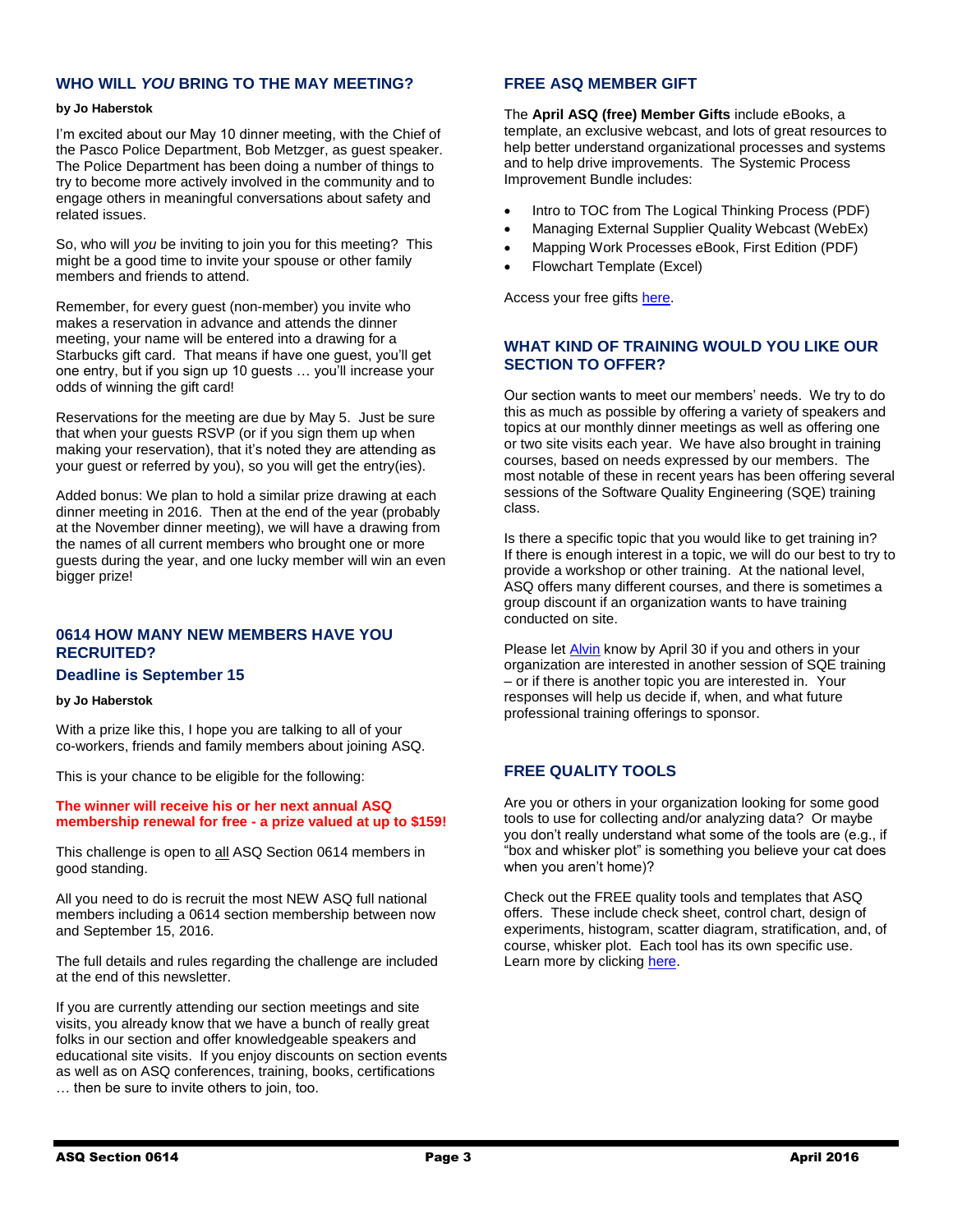### **PARADOX…**

Original source unknown – but a great message!

The paradox of our time in history is that we have taller buildings but shorter tempers, wider freeways, but narrower viewpoints. We spend more, but have less. We buy more, but enjoy less. We have bigger houses and smaller families, more conveniences, but less time. We have more degrees but less sense, more knowledge, but less judgment, more experts, yet more problems, more medicine, but less wellness. We drink too much, smoke too much, spend too recklessly, laugh too little, drive too fast, get too angry, stay up too late, get up too tired, read too little, watch TV too much, and pray too seldom. We have multiplied our possessions, but reduced our values. We talk too much, love too seldom, and hate too often. We've learned how to make a living, but not a life. We've added years to life not life to years. We've been all the way to the moon and back, but have trouble crossing the street to meet a new neighbor. We conquered outer space but not inner space.

We've done larger things, but not better things. We've cleaned up the air, but polluted the soul. We've conquered the atom, but not our prejudice. We write more, but learn less. We accomplish less. We've learned to rush, but not to wait. We build more computers to hold more information, to produce more copies than ever, but we communicate less and less.

These are the times of fast foods and slow digestion, big men and small character, steep profits and shallow relationships. These are the days of two incomes but more divorce, fancier houses, but broken homes. These are days of quick trips, disposable diapers, throwaway morality, one night stands, overweight bodies, and pills that do everything from cheer, to quiet, to kill. It is a time when there is much in the showroom window and nothing in the stockroom.

- Remember to spend some time with your loved ones, because they are not going to be around forever.
- Remember to say a kind word to someone who looks up to you in awe, because that little person soon will grow up and leave your side.
- Remember to give a warm hug to the one next to you, because that is the only treasure you can give with your heart and it doesn't cost a cent.
- Remember to say, "I love you" to your partner and your loved ones, but most of all mean it. A kiss and an embrace will mend hurt when it comes from deep inside of you.
- Remember to hold hands and cherish the moment for someday that person will not be there again. Give time to love, give time to speak and give time to share the precious thoughts in your mind.

A Closed Mouth Gathers No Foot.

## **BRING DONATIONS TO MAY 10 DINNER MEETING TO SUPPORT THE TRI-CITY UNION GOSPEL MISSION**

#### **by Jo Haberstok**

Please join us in supporting the Tri-City Union Gospel Mission (TCUGM). We will be collecting donations at our May 10 dinner meeting.

The TCUGM began 57 years ago and exists to serve homeless and impoverished people in southeast Washington and northeast Oregon communities. Their mission is to offer rescue, recovery and restoration services to those in need. This includes providing shelter, food, clothing, as well as addressing issues and helping with housing, job searches and support groups. Many people think they only serve men, but they also support families and provide emergency shelter for women and women with children. To learn more about TCUGM and some of the individuals who have been helped there[, click here.](http://www.tcugm.org/lives-changed)

Some immediate needs include coffee, sugar, canned foods, disposable razors, and men's socks, T-shirts and pants. A list of current needs is included at the end of the newsletter. You may also make a monetary donation, if desired. Please help support TCUGM on May 10 by bringing items to donate.

## **EDGE 11: WHERE PEOPLE WHO GROW, GATHER May 3 - Kennewick**

Some dynamic speakers will be featured at this event:

- **Ken Fincher** (WSU): Emotionally Intelligent Leadership
- **Joe Estey** (Lucas Engineering): When Push Comes to Shove, Pull Instead
- **Jodi Wilson** (Business Psychology Solutions): Who? Me? Lead?
- **Paul Casey** (Growing Forward Services): Nurturing Your **Creativity**

EDGE 11 will be held Tuesday, May 3, from 4:00-6:00 p.m. at the Chaplaincy, 1480 SE Fowler in Richland. Cost is \$33 (\$26 if registered by April 22). [Register today!](http://www.paulcasey.org/product/edge-11-where-people-who-grow-gather/)

## **TRY THE 8D MODEL**

The eight disciplines (8D) model is a problem-solving approach. Its purpose is to identify, correct, and eliminate recurring problems, and it is also useful in product and process improvement. [Access the 8D tool.](http://links.communications.asq.org/ctt?kn=25&ms=MTQyNzcyMTMS1&r=MjcxMTI3MTkwODE4S0&b=0&j=NzYxNDc5MDAxS0&mt=1&rt=0)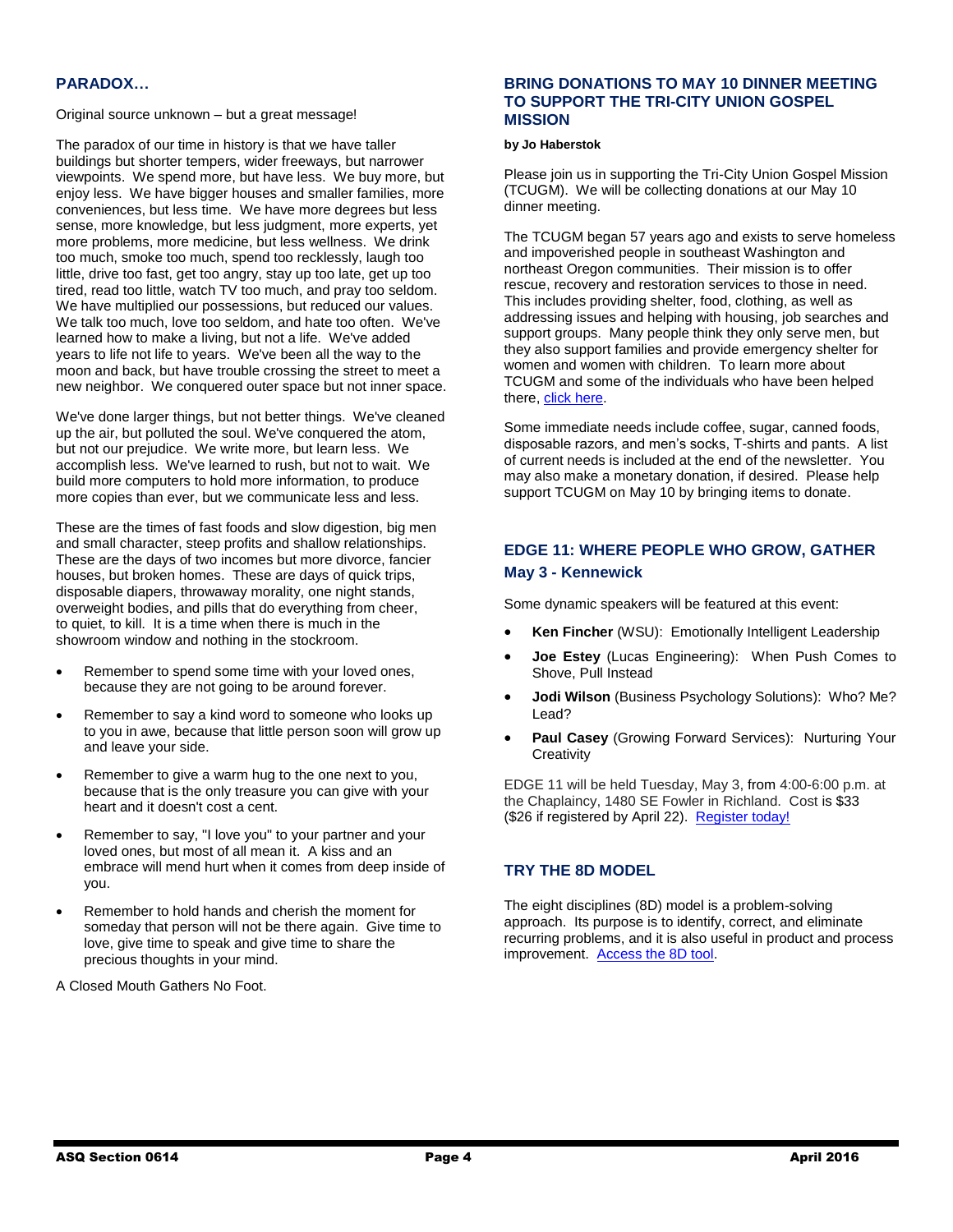## **GET BETTER AT PUBLIC SPEAKING AND PRESENTATIONS**

#### **Workshop – April 26 in Prosser**

Do you love speaking in front of large groups? If so, great! If not, or if you could possibly use some tips to help you feel more confident in giving presentations, check out this workshop on April 26.

Paul D. Casey of Growing Forward will present three hours of practical training, and participants will leave with strategies regarding:

- Preparation to be totally ready to rock it
- Grabbing & keeping your audience's attention
- Body language, voice and technology
- Making your message memorable

The workshop will be held at Desert Wind Winery in Prosser from 1 to 4 pm, with a wine tasting reception and networking following. Cost is \$67. For more information and to register, [click here.](http://www.paulcasey.org/product/getting-better-at-public-speaking-and-presentations/)

## **SETTING STANDARDS, TRUST & ETHICS IN YOUR BUSINESS**

#### **Workshop – April 28 in Kennewick**

Trust is a feeling to be earned and given, and it always starts at the top of your organization. With a better understanding and prioritization of confidence between leadership and employees - as well as customers - your company will see positive effects from the inside out. When leaders and managers empower employees to make decisions in the spirit of building reliable relationships, positive results include better customer service and retention and increased community support.

The workshop, presented by Chelsea Maguire of the Better Business Bureau, will cover:

- Why trust is crucial to your business
- How leaders can set the tone and culture of trust within your company
- How to show your customers your commitment to building trustworthy relationships

The workshop will be held April 28 from 1 to 3 pm, at the Tri-Cities Business & Visitor Center. Light refreshments will be served. Cost is \$35. RSVP by April 27 [online](http://www.tricityregionalchamber.com/business-development-university-program.html) or call 509-736-0510.

## **ARE YOU A GENIUS?**

#### **by Lorie Rosenburg**

Have you ever wanted to be a genius? You know, the kind of person that can do amazing things because they were born with an incredible IQ? Wouldn't it be great to be so smart you could accomplish pretty much anything you want, almost instinctively and with relative ease?

Well, according to Thomas Edison, being a genius is not as easy as you might think. In one of his most famous quotes, he stated: *"Genius is one percent inspiration and ninety-nine percent perspiration."*

Wow, that gives a whole new perspective to what it means to be a genius. Apparently anyone can be a genius by using their insight and inspiration, along with a lot of hard work, dedication, and perseverance.

When Edison was young, his teachers had told him that he was "too stupid to learn anything." In his first two jobs, he was fired for being non-productive.

And while there's conflicting information on the number of Edison's unsuccessful attempts to create a commercially viable light bulb, he demonstrated that failure is not to be avoided. It's a learning process that will help put you on a path to future success. When he was asked by a reporter how it felt to fail so many times in his pursuit of the light bulb, he replied, "'I have not failed. I have just found 9,999 ways that do not work."

Failure can be a much better teacher than success and you can learn so much from your mistakes. So are you really a genius? Because it's not so much about how smart you are, but rather about how you take your ideas and inspirations and put in the time and effort to see them through to successful completion.

*Lorie Rosenburg is a Mindset Coach and writer. She has managed a speaking business for 20 years with her husband, Ron, where they have helped customers and clients market their businesses and achieve success. Check her [website](http://lorierosenberg.com/bio/) for more articles.*

## **QUOTE OF THE MONTH**

Ī

"The test of good manners is to be able to put up pleasantly with bad ones."

- Wendell Willkie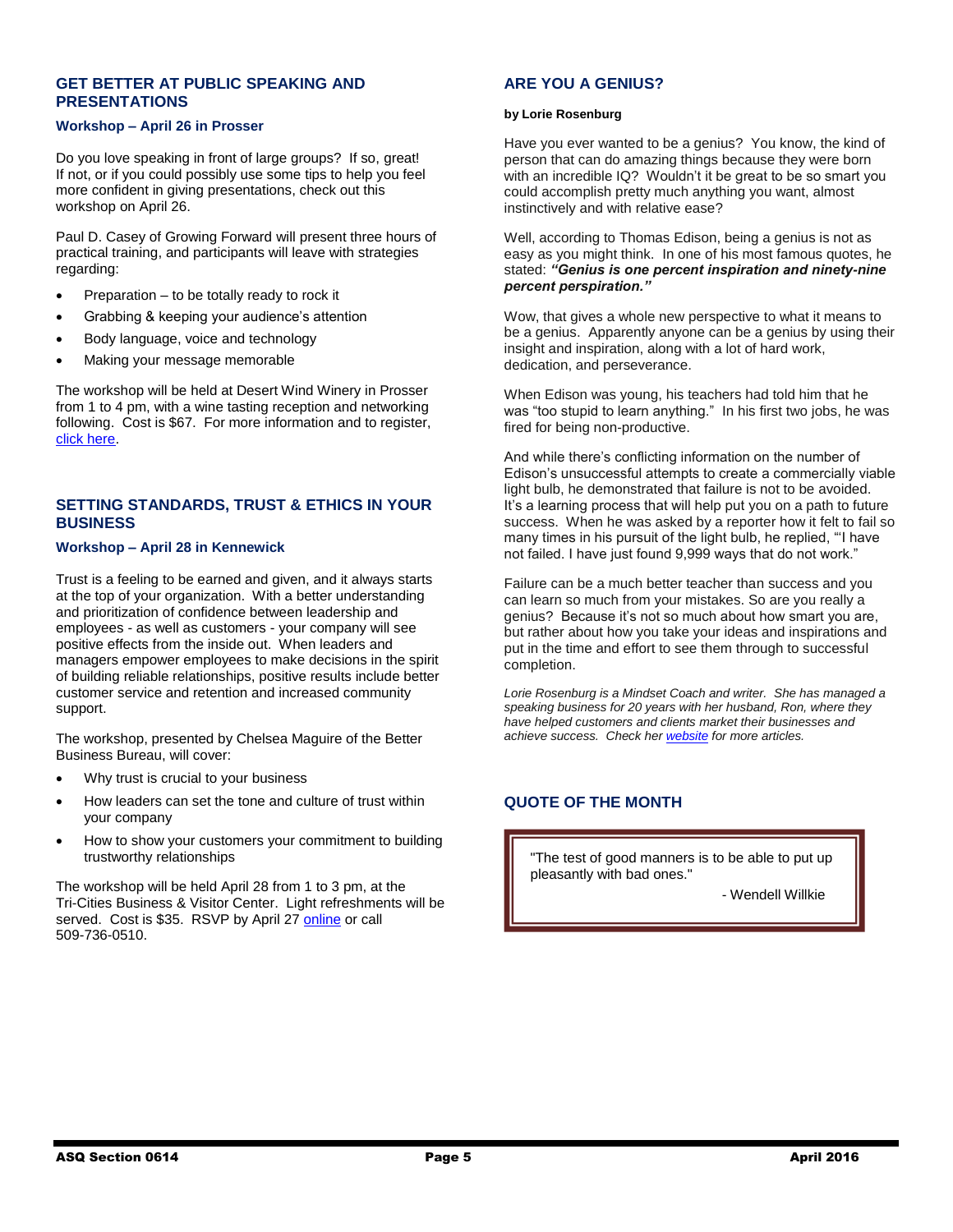## **ATD 2016 INTERNATIONAL CONFERENCE & EXPO**

## **MAY 22-25 in Denver**

The ATD 2016 International Conference & Exposition offers tools, strategies, and solutions needed to tackle tough training challenges head on. Get insights into the latest innovations in talent development as well as actionable tools and solutions on designing, delivering, implementing, and measuring the success of training programs.

For more information, click [here.](http://www.atdconference.org/About)

## **Still time to register and attend WCQI!**

# **WORLD CONFERENCE ON QUALITY AND IMPROVEMENT**

MAY 16 - 18, 2016 MILWAUKEE, WI

**LEARN MORE** 

Has your email address changed? Help us keep you informed of Section 0614 events and information by updating your contact information and email preferences a[t http://www.asq.org/.](http://www.asq.org/) Log in and click "My Account" to update your membership record. You can add or make email, address and phone changes in the "Contact" tab, and then be sure to click on the "email preferences" tab to be sure you are subscribed to receive future Section communications.

#### **SECTION 0614 MEMBERSHIP**

As of April 5, 2016, we have 110 members in our Section.

## **2016 SECTION 0614 LEADERSHIP TEAM January 1 - December 31, 2016**

| <b>Section Chair</b>                 | Robert Boykin         |
|--------------------------------------|-----------------------|
| <b>Treasurer</b>                     | Kent Ozkardesh        |
| <b>Secretary</b>                     | Jo Haberstok          |
| <b>Certification/Recertification</b> | <b>Patrick Faulk</b>  |
| <b>Audit</b>                         | Alvin Langstaff       |
| <b>Membership Chair</b>              | Jo Haberstok          |
| <b>Nominating Chair</b>              | <b>Randy Cline</b>    |
| <b>Education Chair</b>               | <b>Charles Tyler</b>  |
| <b>Voice of the Customer Chair</b>   | Debbie Clarke         |
| Webmaster                            | <b>Steve Prevette</b> |
| <b>Newsletter Editor</b>             | Robert Boykin         |
| <b>Programs Chair</b>                | Vacant                |
| <b>Publicity Chair</b>               | Vacant                |
| <b>Community Outreach Chair</b>      | Vacant                |

## **PUBLICATION INFORMATION**

This newsletter is published on a regular basis to inform members and potential members about Section 0614 activities and other news/information that might be of value to quality professionals. To be considered for the next newsletter, input must be received by the 10th of the month.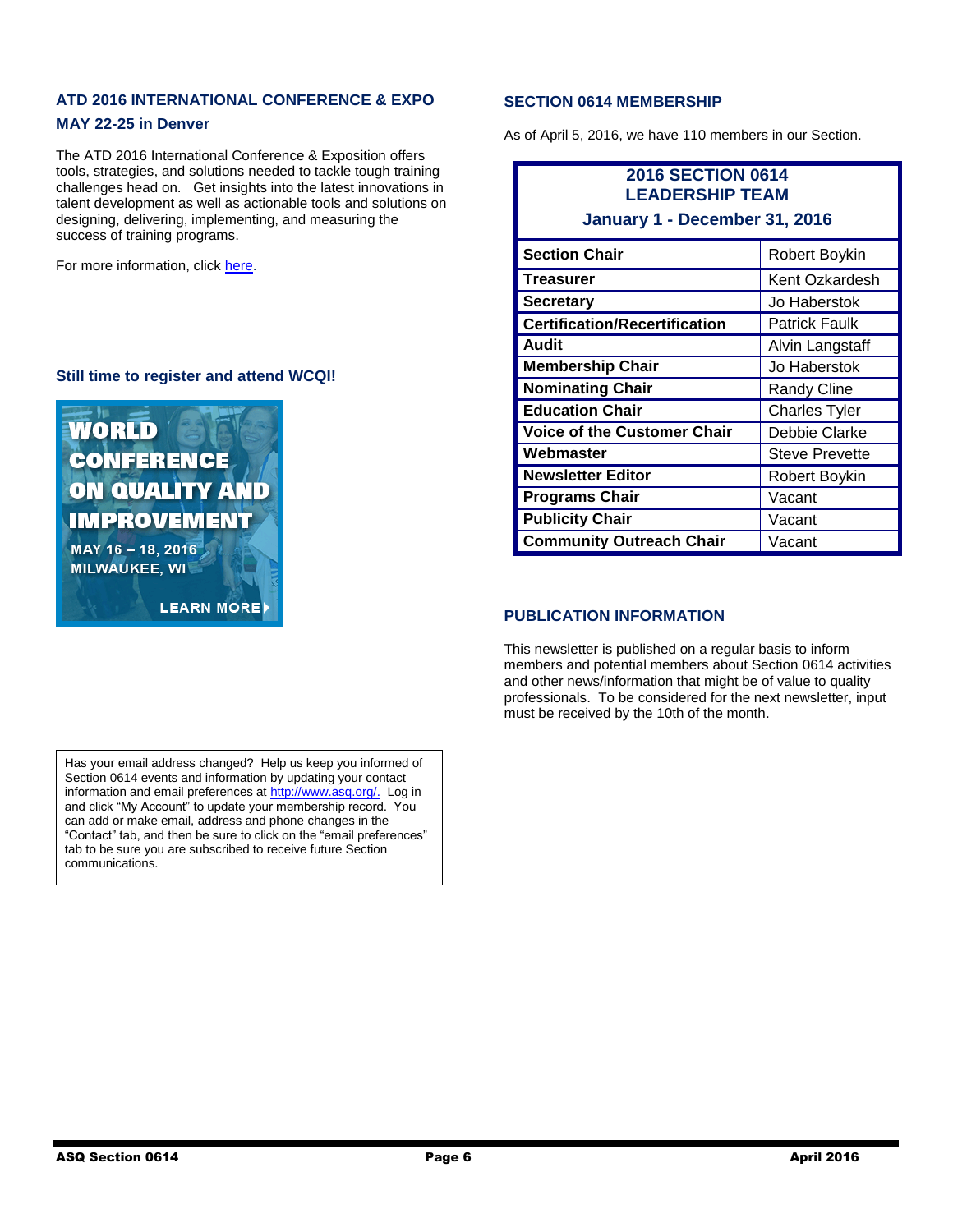

## **Section 0614 NEW MEMBER RECRUITMENT CHALLENGE April 1 – September 15, 2016**

ASQ Columbia Basin Section 0614 is holding a New Member Recruitment Challenge. This is your chance to win a GREAT prize!

**The winner will receive his or her next annual ASQ membership renewal for free. That's a prize valued at up to \$159! \***

This challenge is open to all ASQ Columbia Basin Section 0614 members in good standing as of April 1, 2016, and who remain in good standing through September 15, 2016.

All you need to do is be the member who recruits the most NEW ASQ full national members including a 0614 section membership between the dates of April 1 and September 15, 2016.

## **How to participate? It's easy!**

- 1. Talk to your work and professional colleagues, your friends and family members.
- 2. Tell them about ASQ at the national level (global focus, conferences, certifications, training, etc.)
- 3. Tell them about our local Columbia Basin ASQ 0614 Section (meetings, speakers, site visits, training, networking, etc.)
- 4. Invite them to become ASQ members (must become a full ASQ national member, with a 0614 section membership as well and must join on or before September 15, 2016).
- 5. When they become members, have them send you a copy of their "welcome" letter from ASQ national and their membership number.
- 6. Submit the information for ALL the new members you recruit to our section's Member Recruitment Challenge coordinator, Jo Haberstok [\(jkhbme@gmail.com\)](mailto:jkhbme@gmail.com) via email on or before September 15 2016. Please use the subject line "0614 Member Recruitment Challenge."

**Notes:** To be eligible for the prize, the individual(s) recruited must join ASQ as a full national member with a 0614 section membership on or before September 15, 2016. An individual who has been a member in the past (but whose membership has lapsed) may be recruited as well. Only those who join between the dates of April 1 and September 15, 2016, will be counted. The prize recipient will be notified after all memberships have been verified. In the case of a tie, ASQ Section 0614 reserves the right to provide a second prize of similar or equal value. All decisions are final.

\* The prize recipient will be reimbursed for their next year's membership fee of the same type held at the time of the challenge (e.g., full national member, student member, enterprise company section member, etc.)

Additional information about ASQ, membership benefits and pricing can be found on the ASQ website at [www.asq.org.](http://www.asq.org/) Additional information about our Columbia Basin ASQ Section 0614 and a membership recruitment brochure is available on our website at [www.asq614.org.](http://www.asq614.org/)